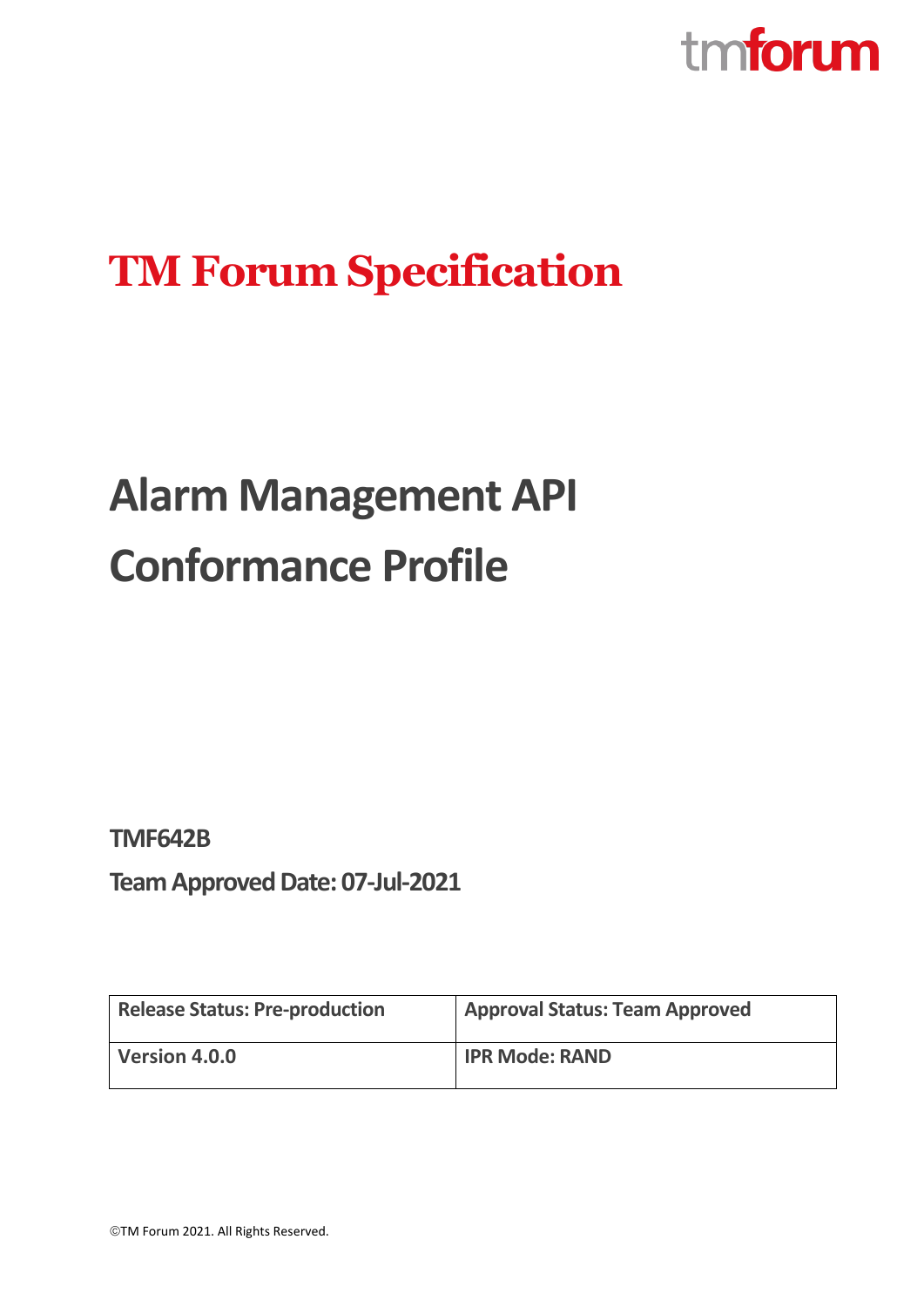## tm**fori m**

## <span id="page-1-0"></span>**NOTICE**

Copyright © TM Forum 2021. All Rights Reserved.

This document and translations of it may be copied and furnished to others, and derivative works that comment on or otherwise explain it or assist in its implementation may be prepared, copied, published, and distributed, in whole or in part, without restriction of any kind, provided that the above copyright notice and this section are included on all such copies and derivative works. However, this document itself may not be modified in any way, including by removing the copyright notice or references to TM FORUM, except as needed for the purpose of developing any document or deliverable produced by a TM FORUM Collaboration Project Team (in which case the rules applicable to copyrights, as set forth in th[e TM FORUM IPR Policy,](http://www.tmforum.org/IPRPolicy/11525/home.html) must be followed) or as required to translate it into languages other than English.

The limited permissions granted above are perpetual and will not be revoked by TM FORUM or its successors or assigns.

This document and the information contained herein is provided on an "AS IS" basis and TM FORUM DISCLAIMS ALL WARRANTIES, EXPRESS OR IMPLIED, INCLUDING BUT NOT LIMITED TO ANY WARRANTY THAT THE USE OF THE INFORMATION HEREIN WILL NOT INFRINGE ANY OWNERSHIP RIGHTS OR ANY IMPLIED WARRANTIES OF MERCHANTABILITY OR FITNESS FOR A PARTICULAR PURPOSE.

Direct inquiries to the TM Forum office:

181 New Road, Suite 304 Parsippany, NJ 07054 USA Tel No. +1 862 227 1648 TM Forum Web Page: [www.tmforum.org](http://www.tmforum.org/)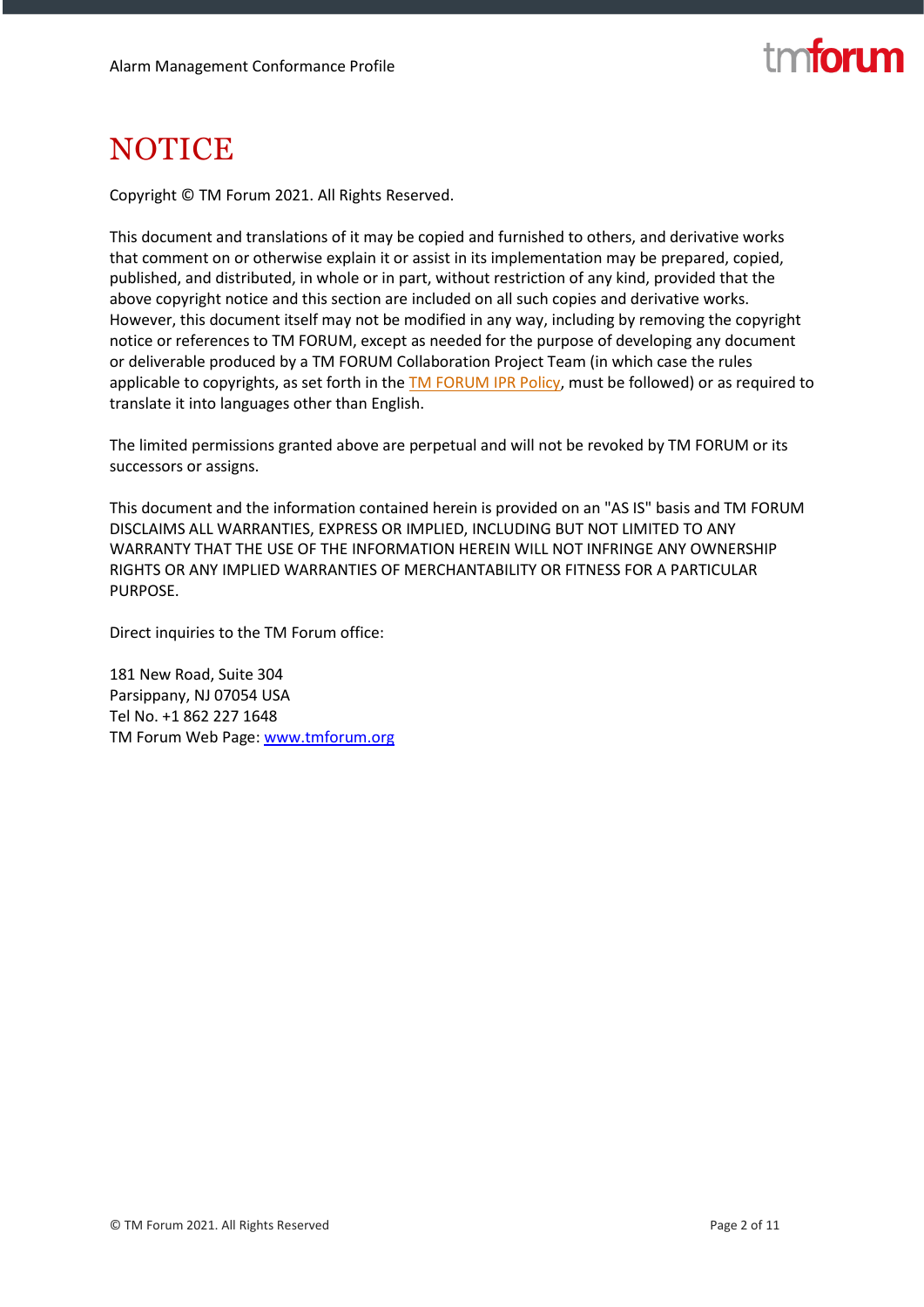## tmforum

## <span id="page-2-0"></span>**TABLE OF CONTENTS**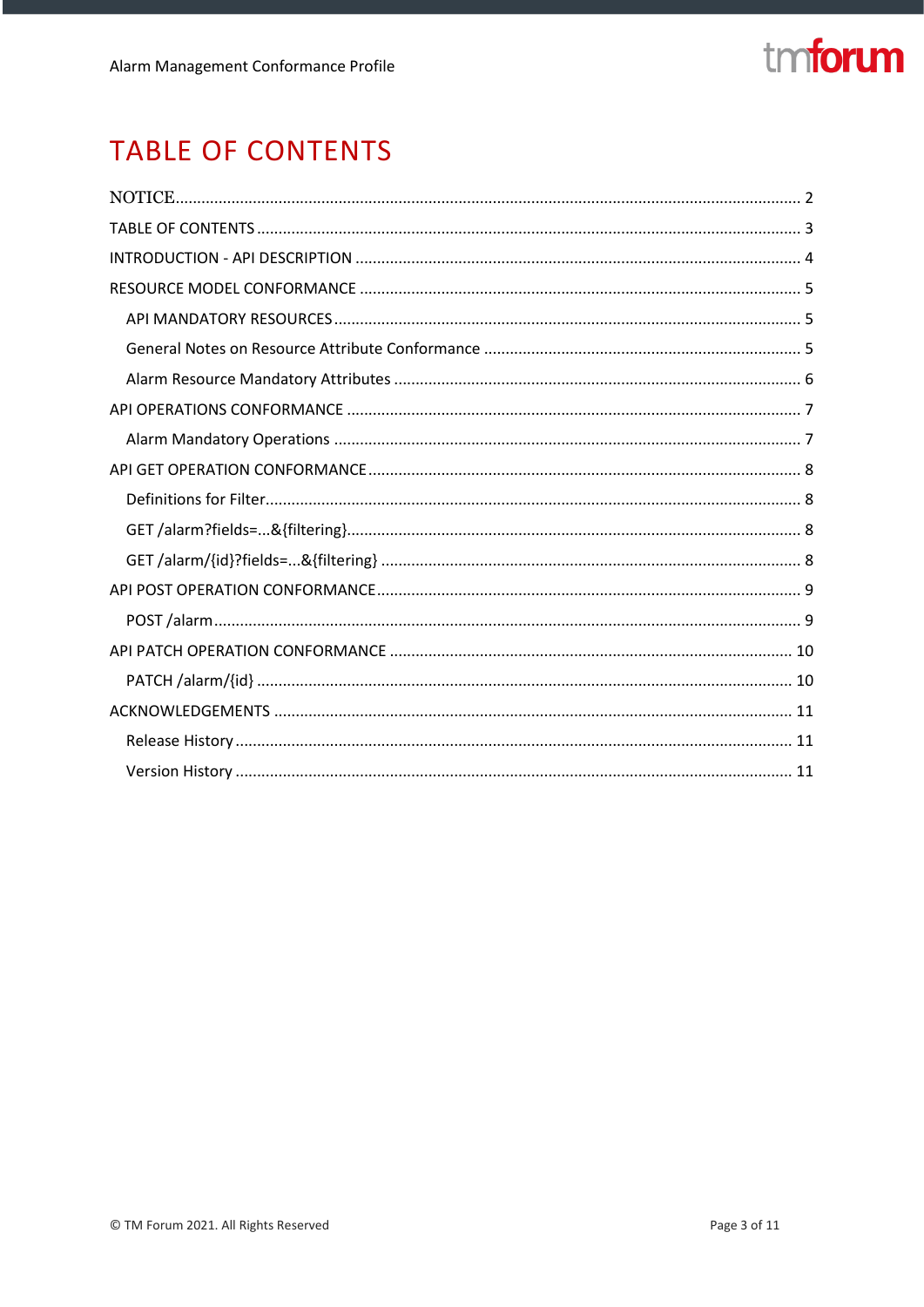

### <span id="page-3-0"></span>INTRODUCTION - API DESCRIPTION

The Alarm Management API applies lessons that were learned in previous generations of similar APIs that were implemented in the Telecommunication industry, starting from ITU recommendations,, TM Forum OSS/J, MTOSI and TIP interfaces, NGMN alignment initiative between 3GPP and TM Forum interfaces, and the more recent ETSI work on requirements for NFV interfaces.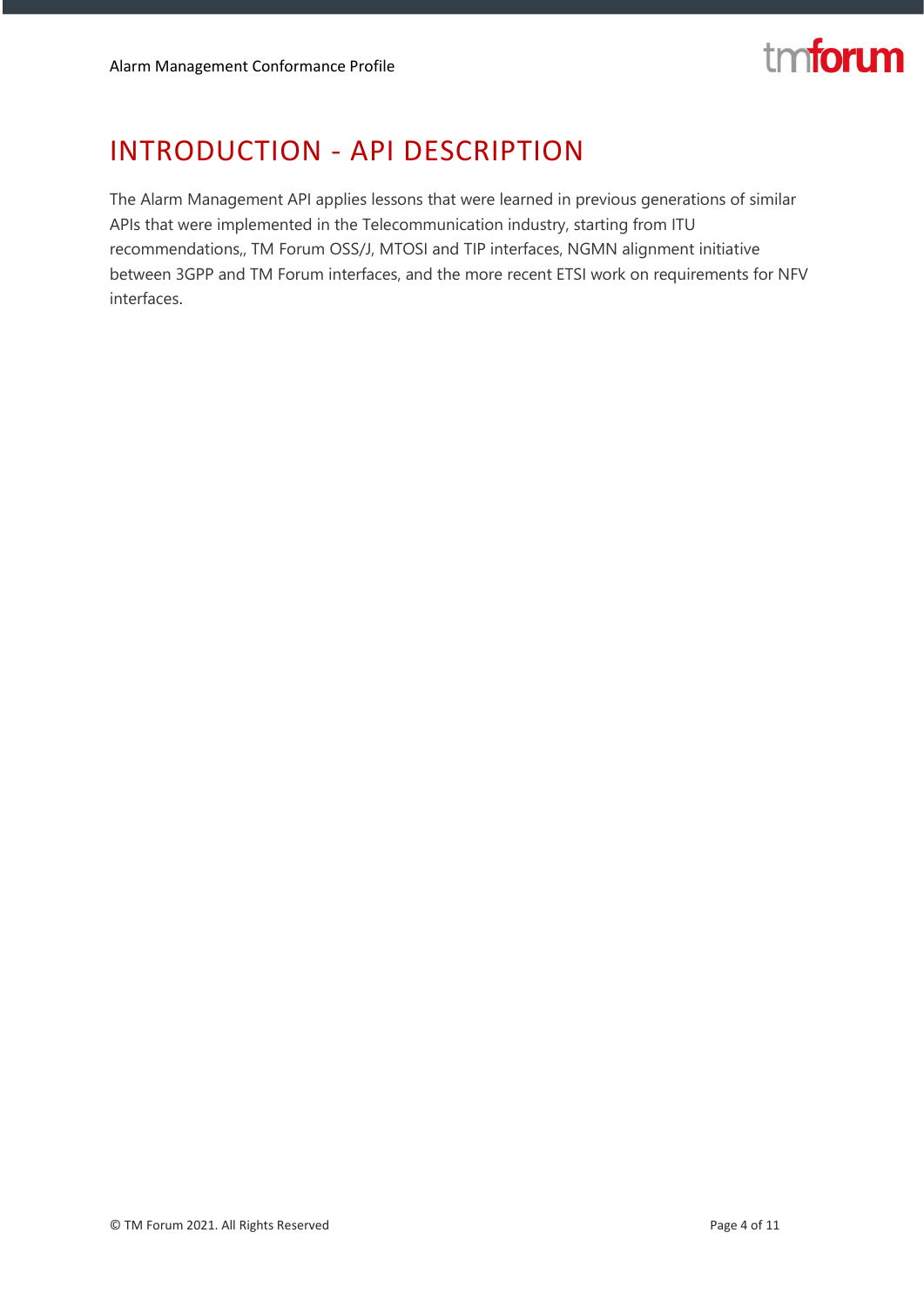## <span id="page-4-0"></span>RESOURCE MODEL CONFORMANCE

#### <span id="page-4-1"></span>**API MANDATORY RESOURCES**

The following table indicates the mandatory resources for this API.

| <b>Resource Name</b> | Comment |
|----------------------|---------|
| Alarm                |         |

#### <span id="page-4-2"></span>**General Notes on Resource Attribute Conformance**

There are three situations that could occur for an attribute:

- o Mandatory attribute,
- o Mandatory attribute if the optional parent attribute is present,
- $\circ$  Non-mandatory/Optional attribute. Those are all the other attributes not mentioned in the following subsections. Please refer to the corresponding API REST Specification for more details.
- The tables in the subsections below indicate which attributes are mandatory including mandatory when an optional parent is present.
- Where a resource is an input into an API (e.g. POST, PATCH), Mandatory means that the attribute value must be supplied by the API consumer in the input (and must not be blank or null).
- Where a resource is an output from an API (e.g. GET, POST), Mandatory means that the attribute value must be supplied by the API provider in the output (and must not be blank or null).
- For a sub-resource that is not an array, Mandatory (cardinality 1..1) means that the sub-resource must be present, while Optional (cardinality 0..1) means that the sub-resource may be absent. Mandatory and Optional on the sub-resource attributes apply to the sub-resource if present.
- For a sub-resource that is an array, Mandatory (cardinality 1..\*) means that at least one subresource must be present in the array, while Optional (cardinality 0..\*) means that the array may be absent. Mandatory and Optional on the sub-resource attributes apply to each of the subresources if present.

In this table are listed all mandatory attributes. A mandatory attribute MUST be retrieved in resource representation when no attribute selection is used (e.g. GET /../{id}) without any attribute selection

When an attribute is listed with an indentation (in second column) it means this attribute is mandatory if root (parent) attribute is present.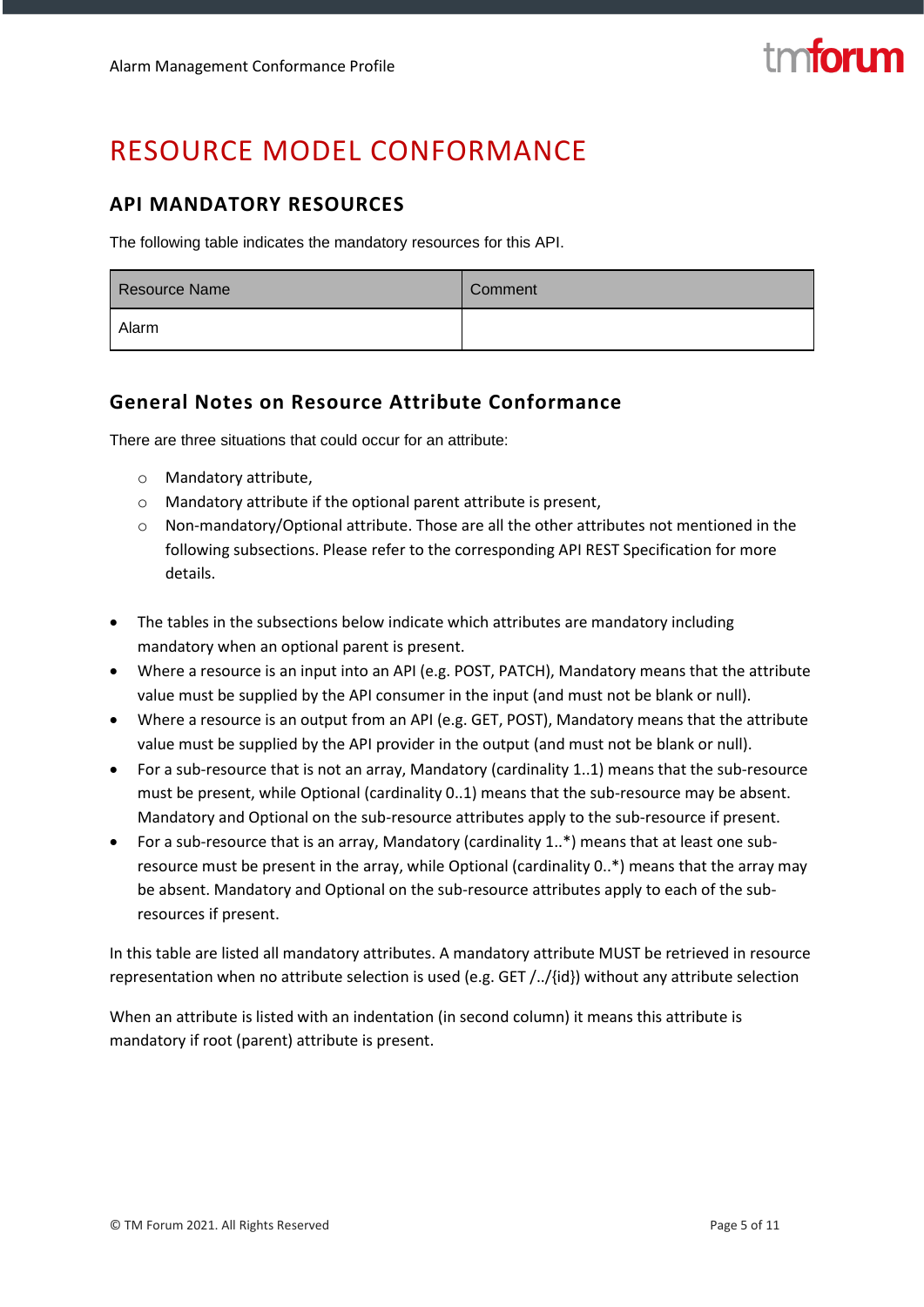

### <span id="page-5-0"></span>**Alarm Resource Mandatory Attributes**

| Mandatory attribute when parent is<br>present         | <b>Rule</b>                                    |   |  |
|-------------------------------------------------------|------------------------------------------------|---|--|
| alarmRaisedTime                                       | M                                              |   |  |
| alarmType                                             | M                                              |   |  |
| alarmedObject                                         | м                                              |   |  |
| href                                                  | M (in response messages)                       |   |  |
| id                                                    | M (in response messages)                       |   |  |
| perceivedSeverity                                     | м                                              |   |  |
| probableCause                                         | м                                              |   |  |
| sourceSystemId                                        | м                                              |   |  |
| state                                                 | м                                              |   |  |
| correlatedAlarm (if present)                          | Array of AlarmRef                              |   |  |
|                                                       | id                                             | М |  |
| crossedThresholdInformation.threshold<br>(if present) |                                                |   |  |
|                                                       | id                                             | M |  |
| parentAlarm (if present)                              | Array of AlarmRef                              |   |  |
|                                                       | See conditions for AlarmRef at correlatedAlarm |   |  |
| place (if present)                                    | Array of RelatedPlaceRefOrValue                |   |  |
|                                                       | role                                           | M |  |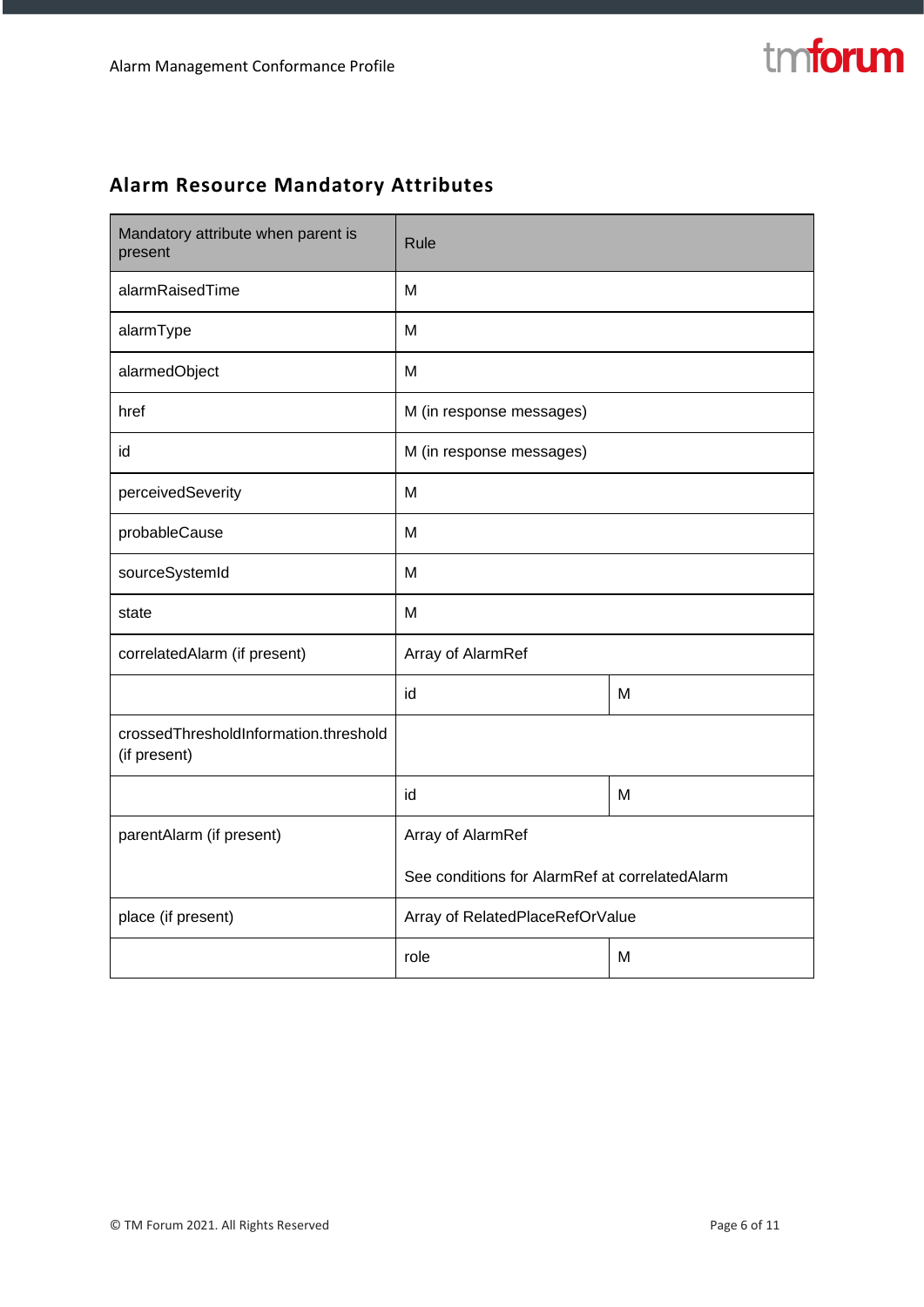

## <span id="page-6-0"></span>API OPERATIONS CONFORMANCE

For every single resource the following tables includes mandatory operations.

#### <span id="page-6-1"></span>**Alarm Mandatory Operations**

The following table indicates which ones are mandatory for the Alarm resource:

| <b>Uniform API Operation</b> |
|------------------------------|
| <b>GET</b>                   |
| <b>POST</b>                  |
| <b>PATCH</b>                 |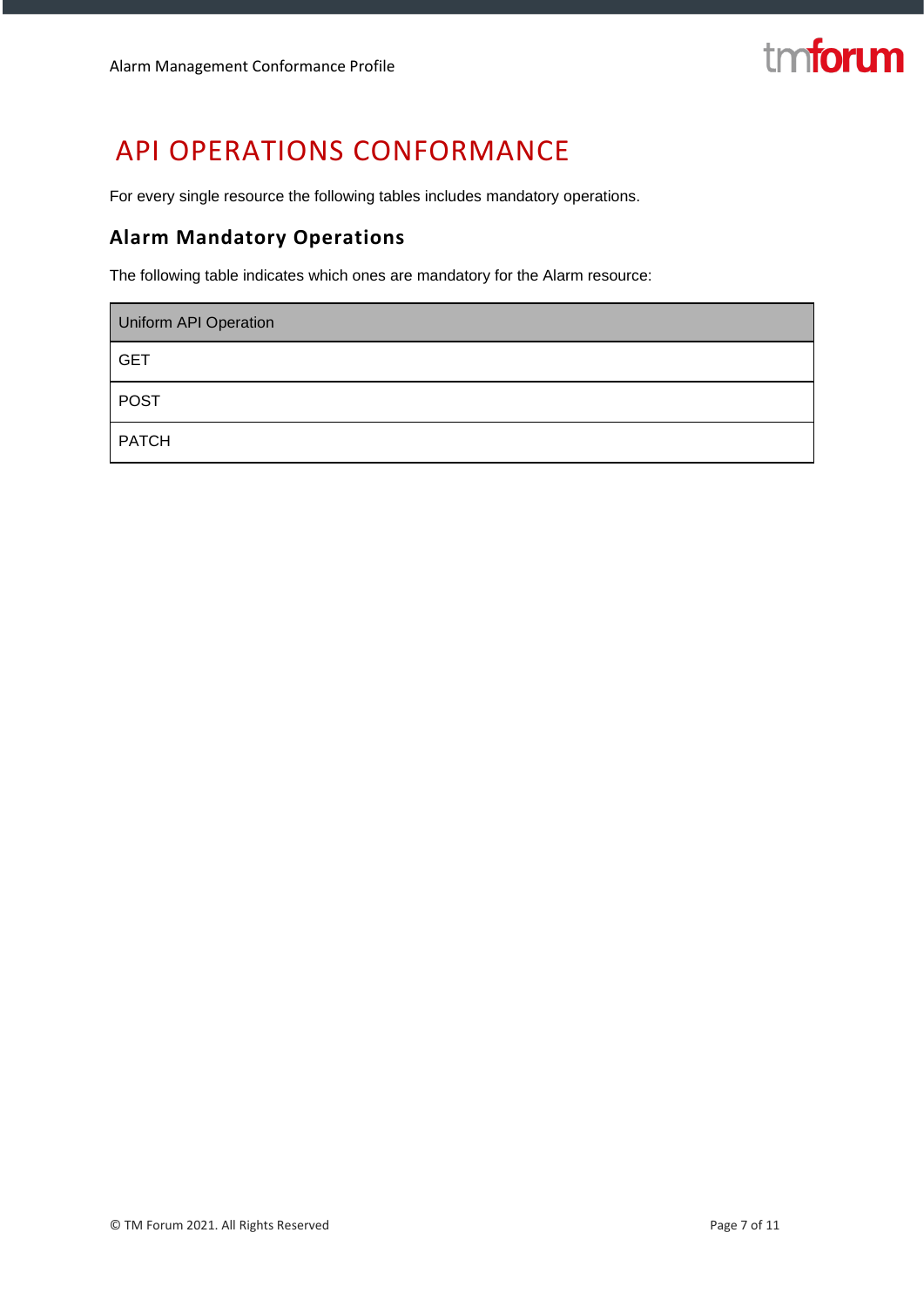## <span id="page-7-0"></span>API GET OPERATION CONFORMANCE

All the GET operations in this API share the same status code pattern.

| l GET                                  | Mandatory/Optional |
|----------------------------------------|--------------------|
| Response Status Code 200 if successful | М                  |
| Response Status Code 404 if not found  | М                  |

#### <span id="page-7-1"></span>**Definitions for Filter**

The following definitions apply to all the GET operations:

- Filtered Search: A filtered search can be applied using query parameters to obtain only the resources that meet the criteria defined by the filtering parameters included in the query request. Several elements can be applied to the filtered search. In that case logic, a logical AND is applied to combine the criteria (e.g.:?severity=<value>&status=<value>).
- Attribute selection (Limiting Response Data): In order to limit which attributes are included in the response, the GET request can include the ?fields= query parameter. Only those attributes whose names are supplied in this parameter will be returned. Attribute selection capabilities are the same for collections retrieval and individual resource queries.
- Level: The filtering and attribute selection can apply to the top level properties (attributes) and subproperties. The tables below show which attributes need to be supported in top-level or contained resources.

#### <span id="page-7-2"></span>**GET /alarm?fields=...&{filtering}**

This operation list or find Alarm entities

Attribute selection is mandatory for all first level attributes except for the href attribute.

Filtering on sub-resources is optional for all compliance levels

#### <span id="page-7-3"></span>**GET /alarm/{id}?fields=...&{filtering}**

This operation retrieves a Alarm entity. Attribute selection is enabled for all first level attributes.

Attribute selection is mandatory for all first level attributes except for the href attribute.

Filtering on sub-resources is optional for all compliance levels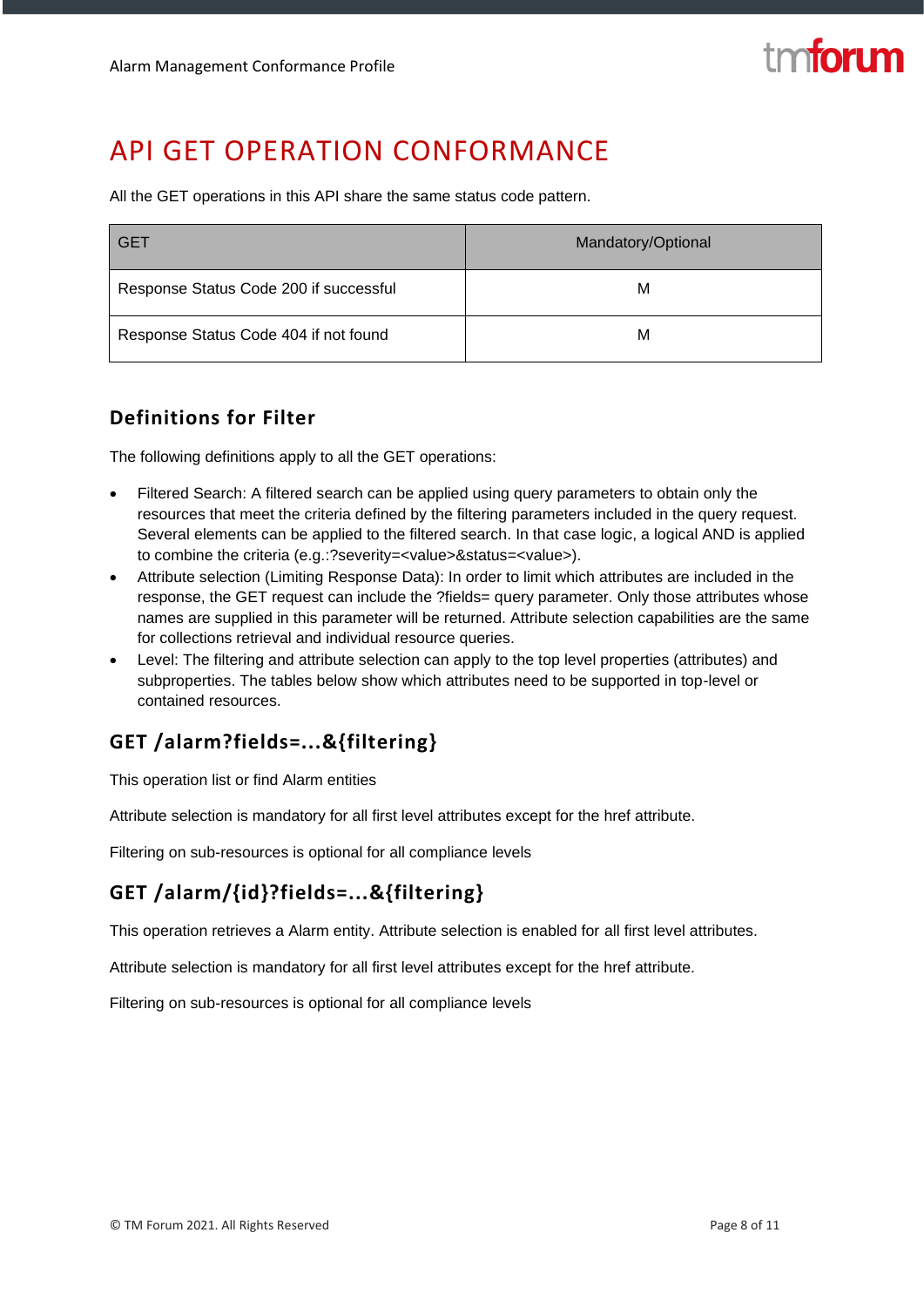## <span id="page-8-0"></span>API POST OPERATION CONFORMANCE

All the POST operations in this API share the same status code pattern.

| POST                                | Mandatory/Optional |
|-------------------------------------|--------------------|
| Status Code 201 if resource created | м                  |

#### <span id="page-8-1"></span>**POST /alarm**

This operation creates a Alarm entity.

The following table provides the list of mandatory attributes when creating an instance of the Alarm resource, including any possible rule, conditions and applicable default values.

| <b>Mandatory Attributes</b> | Rule |
|-----------------------------|------|
| alarmRaisedTime             |      |
| alarmType                   |      |
| alarmedObject               |      |
| perceivedSeverity           |      |
| probableCause               |      |
| sourceSystemId              |      |
| state                       |      |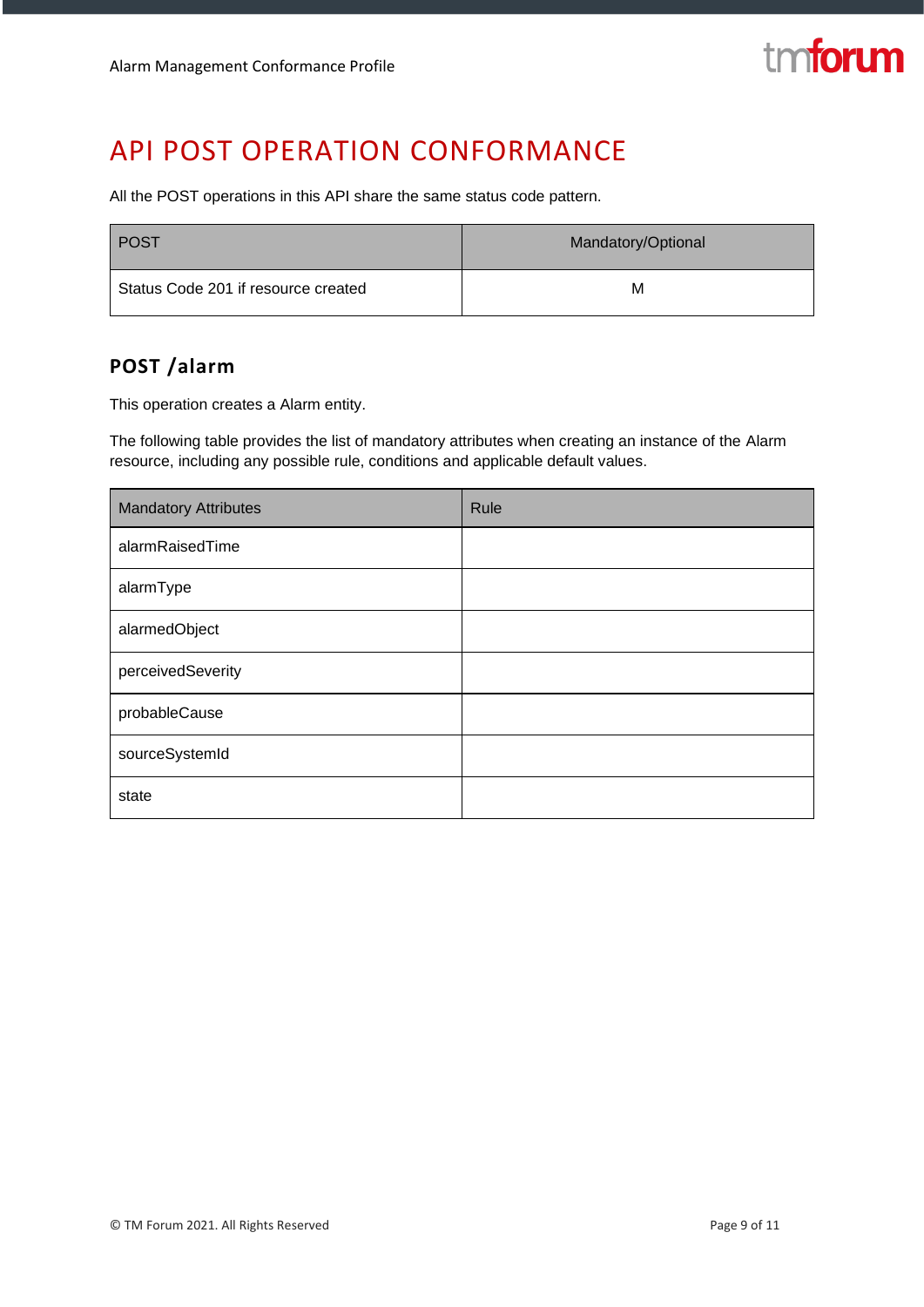## <span id="page-9-0"></span>API PATCH OPERATION CONFORMANCE

All the PATCH operations in this API share the same status code pattern.

The mandatory application context is JSON Merge.

| <b>PATCH</b>                         | Mandatory/Optional |
|--------------------------------------|--------------------|
| Status Code 200 if resource modified | М                  |

### <span id="page-9-1"></span>**PATCH /alarm/{id}**

This operation updates partially a Alarm entity.

| <b>Patchable Attributes</b> | Rule |
|-----------------------------|------|
| alarmType                   |      |
| perceivedSeverity           |      |
| probableCause               |      |
| state                       |      |